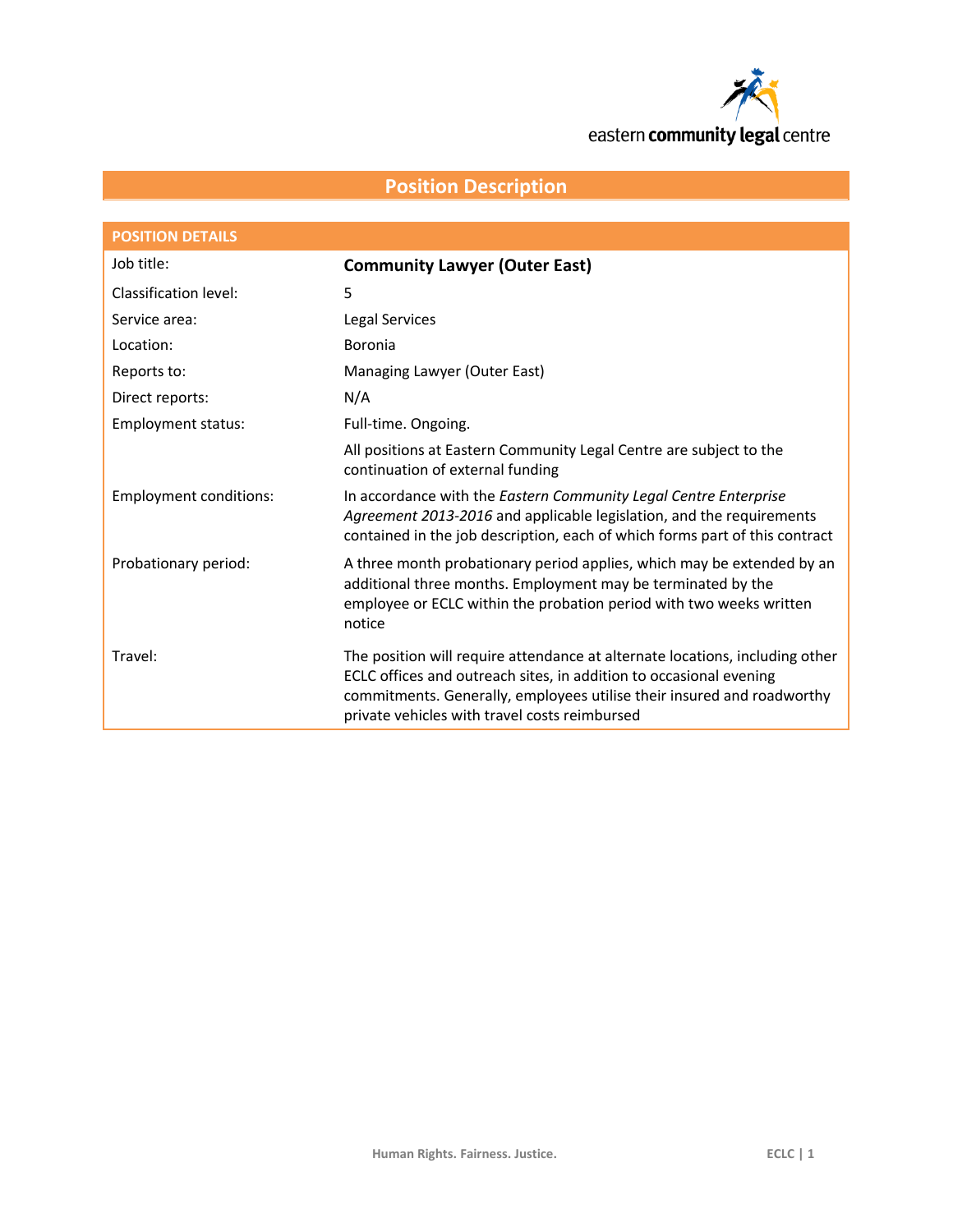

#### **EASTERN COMMUNITY LEGAL CENTRE**

#### **Vision: Human Rights | Fairness | Justice**

ECLC is a multidisciplinary legal service that works to prevent problems, progress fair outcomes and support the wellbeing and resilience of communities and community members in Melbourne's East.

ECLC works with communities and community members living in Boroondara, Knox, Manningham, Maroondah, Whitehorse and Yarra Ranges.

Making the most of its abilities and the resources available, ECLC provides:

- information, advice and assistance across a range of legal and related issues
- **EXTERG** advocacy to resolve problems at the earliest opportunity
- **F** referrals to community agency partners
- integrated legal services, including through Health Justice Partnerships
- **EX and in the velopment and education programs with a focus on rights, responsibilities and options**
- **Part in any prevention activities, using broad partnership approaches**

strategic advocacy to change unfair laws and improve systems and practices.

#### **POSITION CONTEXT**

The Centre is committed to working with its community utilising a variety of direct legal services and community development strategies. While this role has a focus on legal advice and casework, all staff are expected and encouraged to have some involvement in the community development and education work of the Centre.

The legal practice has a focus on family law and family violence, including an advice service at the Ringwood Magistrate's Court, as well as civil and minor criminal matters, and specialised casework.

#### **COLLABORATES WITH**

ECLC management, employees and volunteers.

#### **DECISION MAKING AUTHORITY**

Decision making authority regarding day to day work flow. Legal practice consultation with Managing Lawyer (Outer East).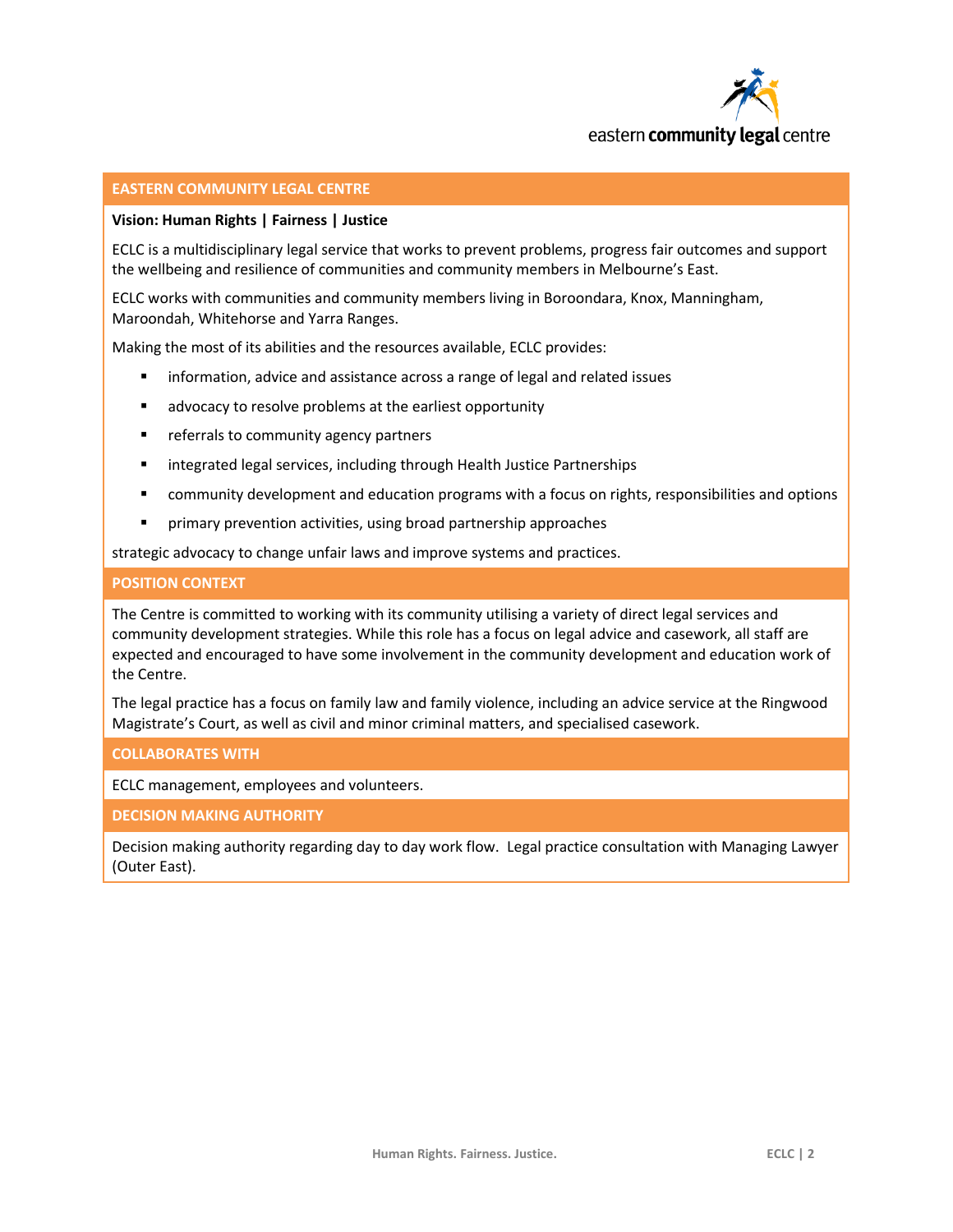

|     | <b>KEY RESPONSIBILITY AREAS</b> |                                                                                                                                                                           |                                                                                                                 |  |  |
|-----|---------------------------------|---------------------------------------------------------------------------------------------------------------------------------------------------------------------------|-----------------------------------------------------------------------------------------------------------------|--|--|
| No. | <b>Key Responsibilities</b>     |                                                                                                                                                                           | <b>Performance Measures</b>                                                                                     |  |  |
| 1.  |                                 | <b>Daytime Legal Advice and Casework Service</b>                                                                                                                          |                                                                                                                 |  |  |
|     | 1.1.<br>1.2.                    | Provide legal advice at day service appointments,<br>including outreach locations and at the Intervention<br><b>Order Support Service</b><br>Maintain individual caseload | Deliver legal advice and carry the<br>required caseload as negotiated<br>annually (and amended as<br>required)  |  |  |
|     | 1.3.                            | Assist with the development of volunteer programs                                                                                                                         | Support and monitor the work of                                                                                 |  |  |
|     |                                 | including training and supervision of volunteers                                                                                                                          | casework and other volunteers on<br>a weekly basis                                                              |  |  |
|     | 1.4.                            | Ensuring compliance with professional indemnity<br>insurance scheme                                                                                                       | Regularly monitor practice for<br>compliance with guidelines and<br>requirements                                |  |  |
| 2.  | <b>Night Service</b>            |                                                                                                                                                                           |                                                                                                                 |  |  |
|     | 2.1.                            | Monitor advice and casework provided at night services<br>and ensure compliance with professional indemnity<br>insurance scheme                                           | Supervise and support volunteer<br>lawyers on allocated teams to<br>provide advice of the highest<br>quality    |  |  |
|     | 2.2.                            | Attend to correspondence and follow up casework as<br>appropriate on night service files                                                                                  | Ensure volunteers on allocated                                                                                  |  |  |
|     | 2.3.                            | Attend night service                                                                                                                                                      | teams are integrated with the<br>wider practice and organisation                                                |  |  |
|     |                                 |                                                                                                                                                                           | Visit allocated night service teams<br>at least once per quarter                                                |  |  |
| 3.  |                                 | <b>Community Development, Partnership and Integrated Practice</b>                                                                                                         |                                                                                                                 |  |  |
|     | 3.1.                            | Encourage and foster the interaction and integration of<br>legal assistance with the Centre's community<br>development work                                               | Resource and provide legal and<br>related expertise to Outer East<br>community development and<br>project staff |  |  |
|     | 3.2.                            | Participate in community development, partnership,<br>education and law reform projects                                                                                   | Deliver community legal                                                                                         |  |  |
|     | 3.3.                            | Support the Centre to strengthen networks, engaging the                                                                                                                   | education sessions as required                                                                                  |  |  |
|     |                                 | support and involvement from a range of individuals and<br>organisations e.g. court staff, legal practitioners,<br>community agencies, volunteers                         | Prepare and deliver professional<br>development sessions on topical<br>issues for volunteers                    |  |  |
|     | 3.4.                            | Collaborate with staff to ensure community education<br>materials are accurate, effective and highly accessible                                                           | Participate in external forums as<br>ECLC's representative as required                                          |  |  |
|     | 3.5.                            | Provide community legal education presentations and<br>workshops                                                                                                          | Assist in and support the Centre's<br>integrated practice work as<br>required                                   |  |  |
|     | 3.6.                            | Provide legal information and advice services to<br>community workers who seek information from the<br>Centre                                                             |                                                                                                                 |  |  |
|     | 3.7.                            | Represent the Centre in a variety of forums                                                                                                                               |                                                                                                                 |  |  |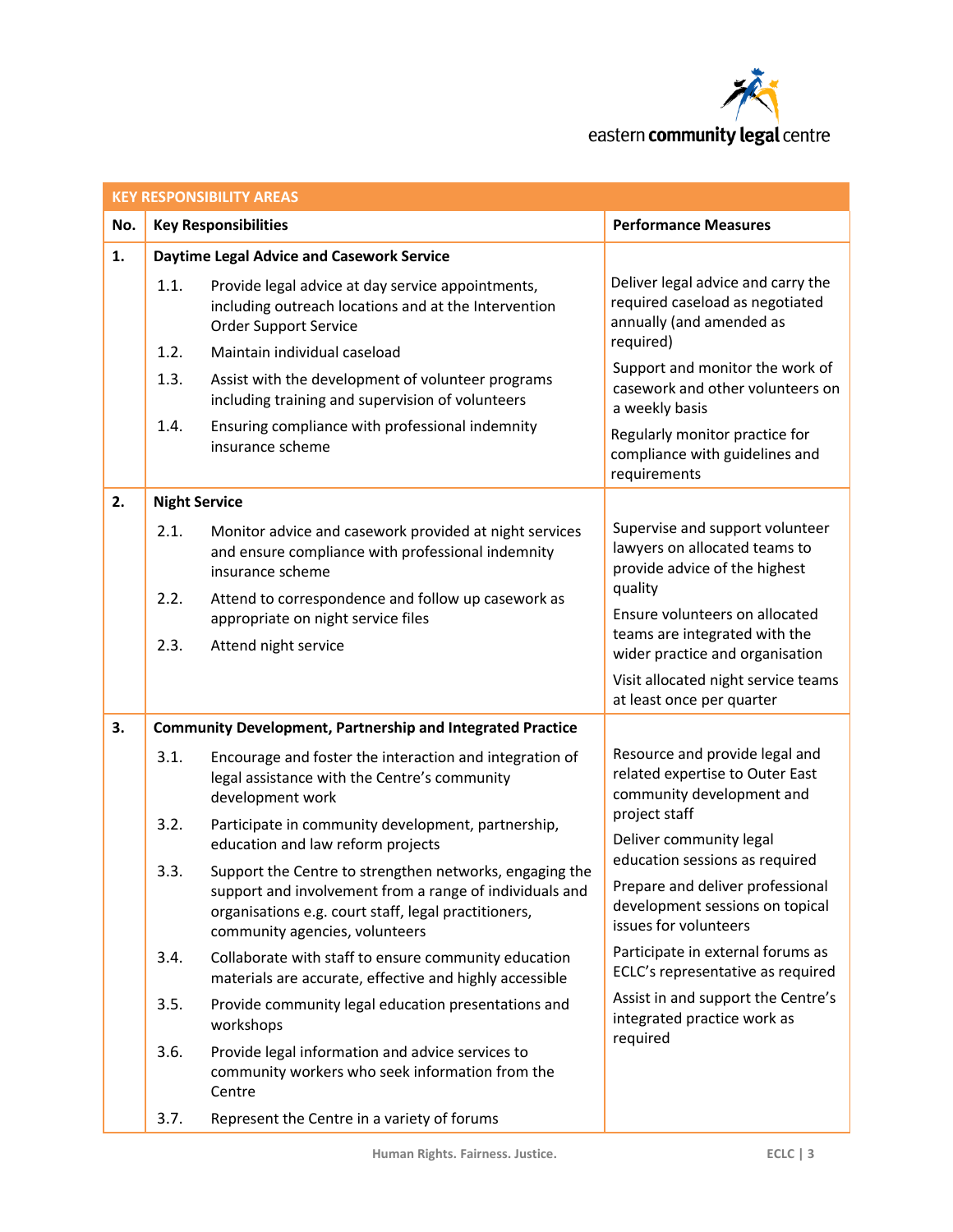

| <b>KEY RESPONSIBILITY AREAS</b> |                             |                                                                                                      |                                                             |  |
|---------------------------------|-----------------------------|------------------------------------------------------------------------------------------------------|-------------------------------------------------------------|--|
| No.                             | <b>Key Responsibilities</b> |                                                                                                      | <b>Performance Measures</b>                                 |  |
|                                 | 3.8.                        | Support the Centre's integrated practice and multi-<br>disciplinary work                             |                                                             |  |
| 4.                              | Accountability              |                                                                                                      |                                                             |  |
|                                 | 4.1.                        | Participate in supervision with the Managing Lawyer<br>(Outer East)                                  | Active participation in regular<br>professional supervision |  |
|                                 | 4.2.                        | Undertake training/professional development in<br>consultation with the Managing Lawyer (Outer East) | ECLC policies and procedures<br>adhered to at all times     |  |
|                                 | 4.3.                        | Adhere to all ECLC policy and procedures                                                             |                                                             |  |

| <b>CORE CAPABILITIES</b>     |                                                                                                                                                                                           |  |
|------------------------------|-------------------------------------------------------------------------------------------------------------------------------------------------------------------------------------------|--|
| Capability                   | <b>Description</b>                                                                                                                                                                        |  |
| Communicating<br>with Others | Adopts a professional communication style that demonstrates audience<br>understanding, using clear verbal, written and interpersonal skills in both<br>positive and negative situations   |  |
|                              | Negotiates confidently from an informed and credible position<br>٠                                                                                                                        |  |
|                              | Actively listens to, considers and acknowledges differing ideas and perspectives<br>٠<br>and contributes to group discussions                                                             |  |
| <b>Working with Others</b>   | • Creates and maintains positive, professional and respectful working<br>relationships and is transparent in all interactions, treating people fairly and<br>equitably                    |  |
|                              | • Shares information and works co-operatively to solve challenges and build<br>supportive, collaborative and responsive relationships                                                     |  |
|                              | Recognises and reflects upon the impact of own actions/behaviours on others<br>and uses a range of individual or organisational options to resolve interpersonal<br>or behavioural issues |  |
|                              | Focusses on group results & celebrates teams' successes                                                                                                                                   |  |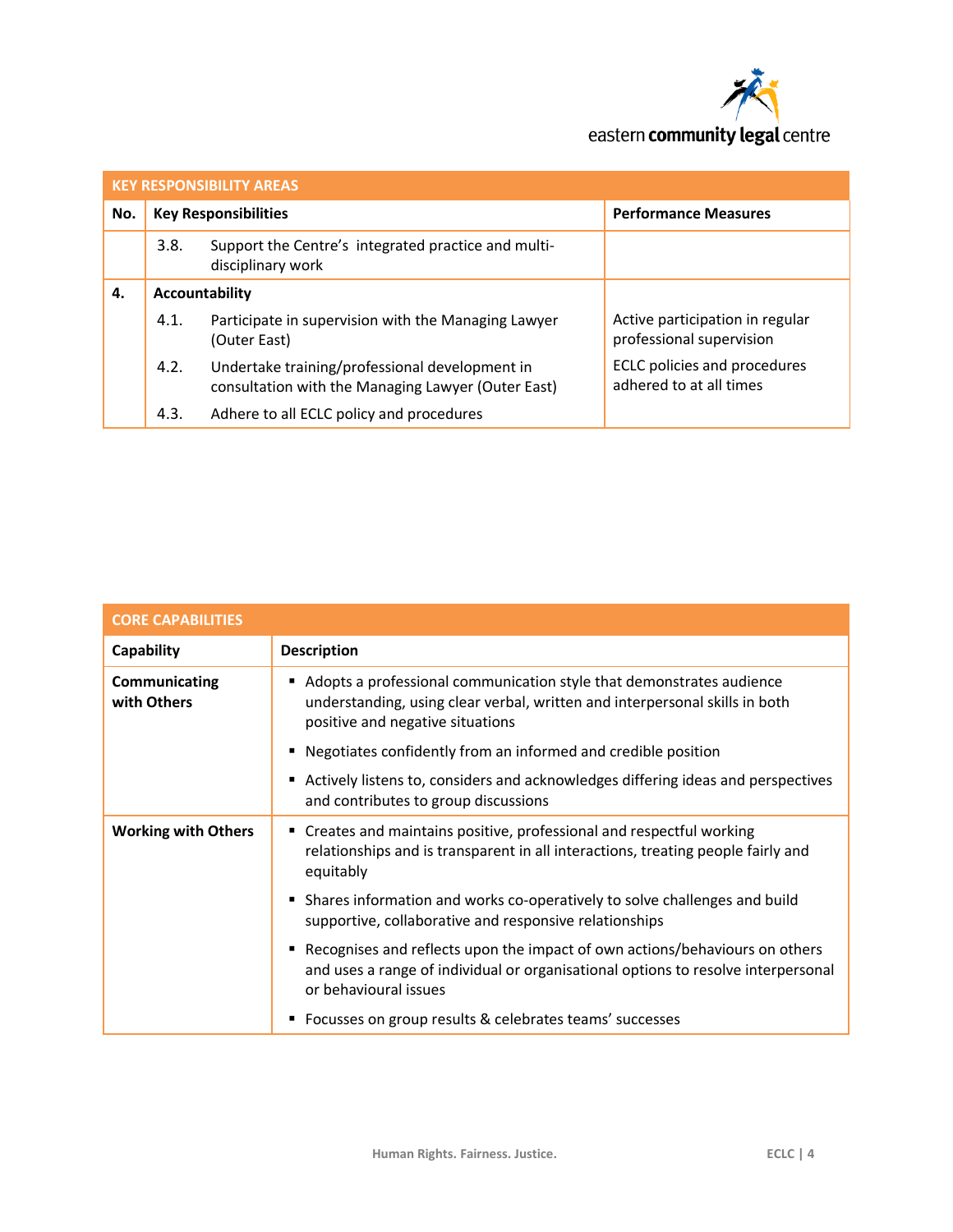

| <b>CORE CAPABILITIES</b>                   |                                                                                                                                                                                                  |  |
|--------------------------------------------|--------------------------------------------------------------------------------------------------------------------------------------------------------------------------------------------------|--|
| <b>Taking Action</b>                       | " Seeks out information from various sources and obtains relevant facts before<br>making decisions or proposing solutions                                                                        |  |
|                                            | • Demonstrates the ability to reach firm and clearly defined decisions, including<br>consideration of broader context and risk, that are timely and objective                                    |  |
|                                            | " Takes responsibility for own decision making within scope of authority and<br>delegates, consults and informs appropriately                                                                    |  |
|                                            | • Using a range of techniques, develops workable solutions to problems and<br>challenges in collaboration with others                                                                            |  |
|                                            | • Contributes to and participates in process improvement and new<br>approaches/ideas                                                                                                             |  |
| Coping with Pace,<br><b>Challenges and</b> | Explores the reasons for change and is open to new and different ideas,<br>approaches and processes and supports others in understanding change                                                  |  |
| Change                                     | • Shows resilience and optimism, and remains calm despite barriers or difficult<br>circumstances                                                                                                 |  |
|                                            | Responds appropriately to constructive criticism and conflict situations, learning<br>from experiences and identifying areas of self-development                                                 |  |
|                                            | • Focuses on achieving objectives even under pressure and adopts appropriate<br>strategies to balance work and life, maintain a reasonable workload and model<br>this for others                 |  |
| Leadership                                 | • Motivates and empowers others, providing clear direction, development and<br>coaching, and modelling behavioural standards                                                                     |  |
|                                            | • Supports an organisational culture that reflects ECLC values and vision                                                                                                                        |  |
|                                            | • Values and encourages respect for diverse professional, cultural and personal<br>experience, fostering multidisciplinary learning and practice, internally and with<br>organisational partners |  |
|                                            | Builds and sustains high trust relationships, fostering openness in discussions<br>٠<br>and demonstrates good emotional intelligence and self-awareness                                          |  |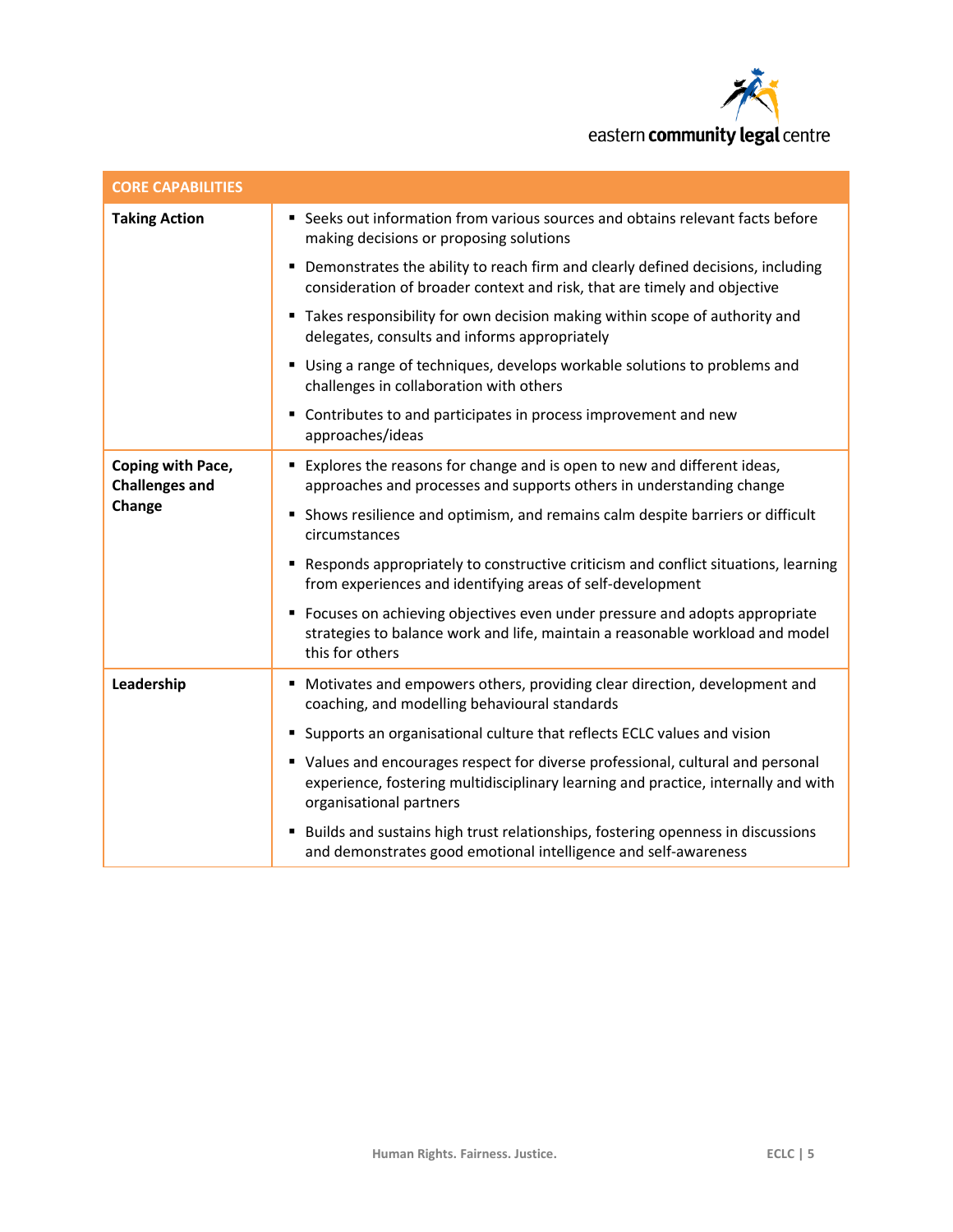

#### **KEY SELECTION CRITERIA (QUALIFICATIONS, KNOWLEDGE & SKILLS, PERSONAL ATTRIBUTES)**

#### **Mandatory Qualifications**

Eligible to hold an Employee Practising Certificate in Victoria

#### **Essential Knowledge & Skills**

- At least two years demonstrated post-admission experience in a broad range of matters, particularly in family law/family violence and generalist legal advice
- Demonstrated high level written and oral communication skills, including the ability to simplify legal jargon and to work well within a team environment
- Demonstrated commitment to meeting the legal needs of disadvantaged groups
- Ability to undertake projects recognising the relationship between casework, community development and community legal education
- Demonstrated experience in working autonomously and in a team
- Demonstrated computer literacy and experience in undertaking own administrative duties (e.g. word processing, file management)
- Commitment to social justice and equality

#### **Desirable Knowledge and Skills**

- Experience working with people from Culturally and Linguistically Diverse (CALD) / Aboriginal and Torres Strait Islander backgrounds
- Experience working within the community sector

#### **Personal Attributes**

- Ability to contribute to a positive working environment
- Team orientation
- Ability to work under pressure
- Discretion and professionalism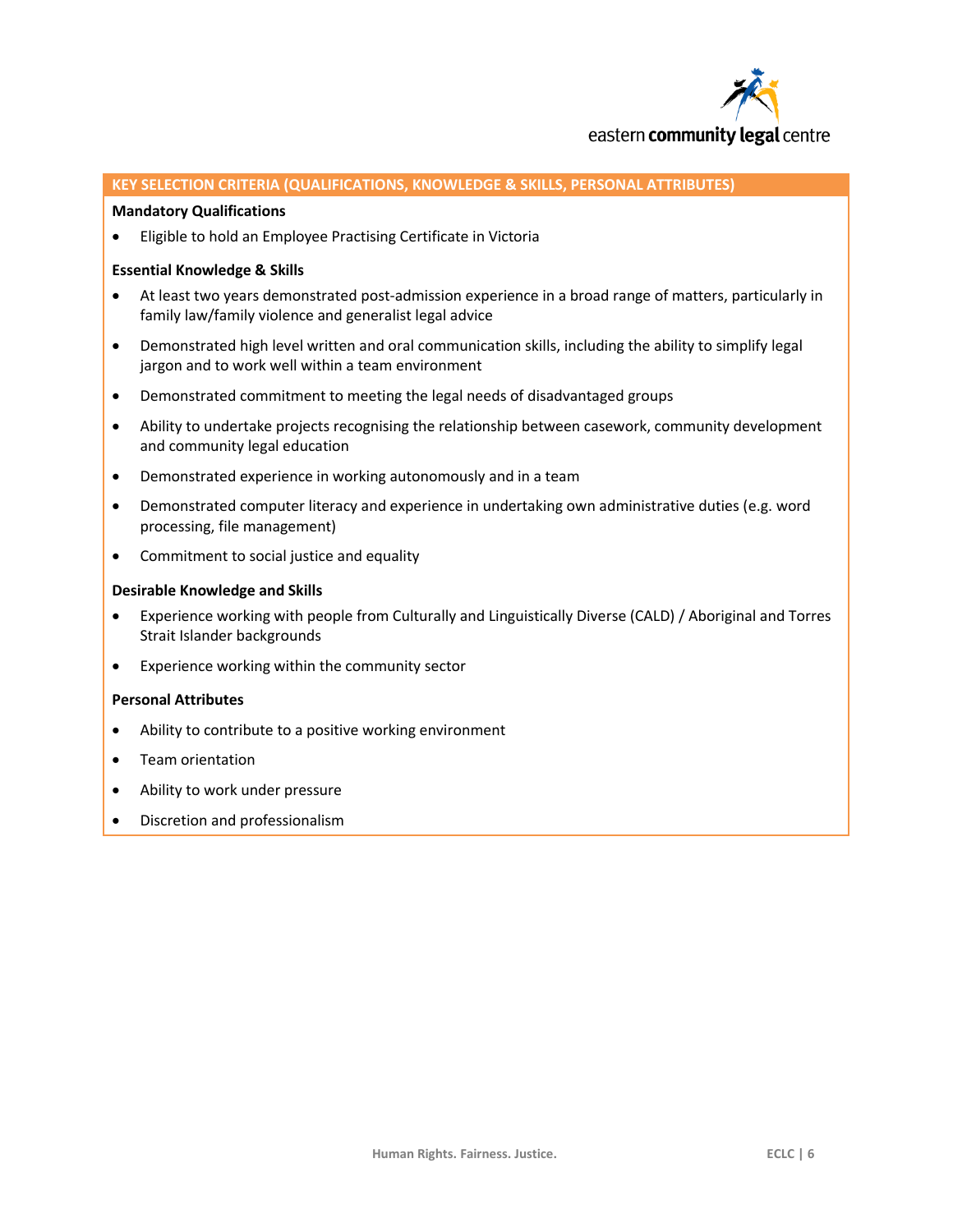

#### **MANDATORY REQUIREMENTS OF ALL EMPLOYEES**

#### **Commitment to ECLC Vision, Mission, Aim and Values**

Demonstrate commitment to the ECLC Vision, Mission, Aim and Values through employment activities and conduct

#### **ECLC Values:**

*Respect* - appreciating diversity and treating all people with dignity

*Compassion* - understanding the underlying causes of disadvantage & offering support without judgment

*Advocacy* - providing a voice for those who cannot advocate for themselves and joining voices with those addressing injustice

*Safety* - assuring confidentiality for clients and being responsive to their own assessment of safety and wellbeing

*Justice & human rights* **-** showing courage in encounters with injustice, promoting equitable access to legal help, and working to empower communities

*Strong governance & assurance* - practicing proactive and transparent leadership and striving for continuous improvement

*Resourcefulness & practicality* - finding solutions through working collaboratively and generously sharing expertise

*Innovation & entrepreneurship* - encouraging new ideas, taking calculated risks to increase impact, and leading by example

*Quality & evaluation* - building evidence-based practice through a robust monitoring and evaluation culture

**Self-Referral**

It is ECLC policy that no staff member or volunteer shall, under any circumstances, refer work to themselves, their families or other members of their firms.

#### **Pre-employment Verification**

Appointment may be subject to satisfactory completion of screening requirements, including but not limited to:

- o provision of a current practising certificate
- o a valid Employee Working With Children Check
- o National Criminal History Check
- o International Criminal History Check
- o verification of work rights in Australia
- o certified copies of qualifications

#### **APPLICATION PROCESS**

**Applications including resume, cover letter and responses to the Key Selection Criteria to be submitted by 12.00am on Sunday, 29 March 2020 to** [employment@eclc.org.au](mailto:employment@eclc.org.au)

**Applications must clearly address the selection criteria contained in the position description.**